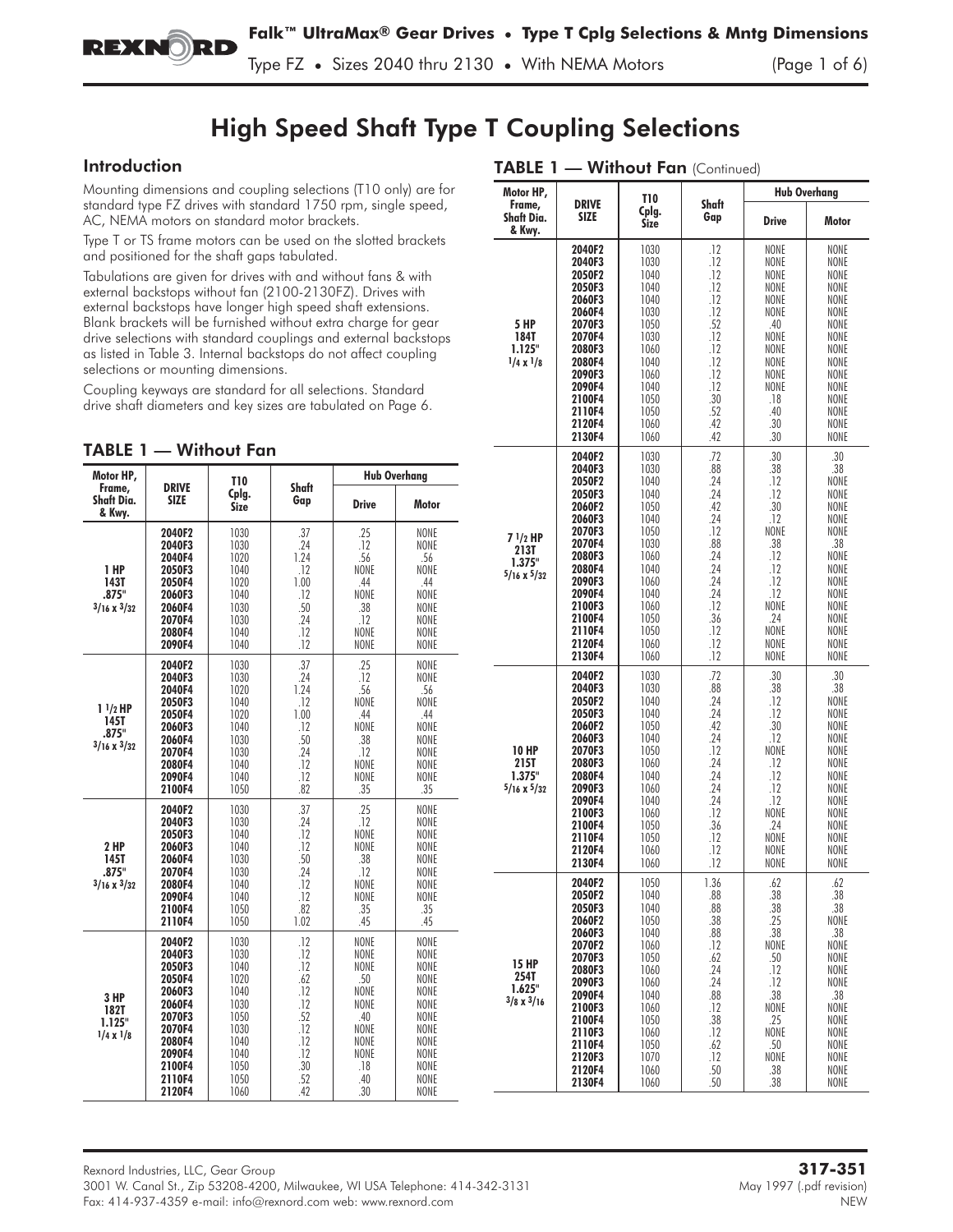TABLE 1 - Without Fan (Continued)

(Page 2 of 6) Sizes 2040 thru 2130 **•** Type FZ **•** With NEMA Motors

| Motor HP,<br>DRIVE<br>Frame,                         |                                                                                                                                                                                  | <b>T10</b>                                                                                                                                   |                                                                                                                            | <b>Hub Overhang</b>                                                                                                                           |                                                                                                                                                     |  |
|------------------------------------------------------|----------------------------------------------------------------------------------------------------------------------------------------------------------------------------------|----------------------------------------------------------------------------------------------------------------------------------------------|----------------------------------------------------------------------------------------------------------------------------|-----------------------------------------------------------------------------------------------------------------------------------------------|-----------------------------------------------------------------------------------------------------------------------------------------------------|--|
| Shaft Dia.<br>& Kwy.                                 | <b>SIZE</b>                                                                                                                                                                      |                                                                                                                                              | Shaft<br>Gap                                                                                                               | <b>Drive</b>                                                                                                                                  | Motor                                                                                                                                               |  |
| 20 HP<br>256T<br>1.625"<br>$3/8 \times 3/16$         | 2040F2<br>2050F2<br>2060F2<br>2060F3<br>2070F2<br>2070F3<br>2080F2<br>2080F3<br>2090F3<br>2100F3<br>2100F4<br>2110F3<br>2110F4<br>2120F3<br>2120F4<br>2130F4                     | 1050<br>1040<br>1050<br>1040<br>1060<br>1050<br>1070<br>1060<br>1060<br>1060<br>1050<br>1060<br>1050<br>1070<br>1060<br>1060                 | 1.38<br>.88<br>.38<br>.88<br>.12<br>.62<br>.24<br>.24<br>.24<br>.12<br>.37<br>.24<br>.62<br>.12<br>.50<br>.50              | .62<br>.38<br>.25<br>.38<br>NONE<br>.50<br>.12<br>.12<br>.12<br>NONE<br>.25<br>.12<br>.50<br>NONE<br>.38<br>.38                               | .62<br>.38<br>NONE<br>.38<br>NONE<br>NONE<br>NONE<br>NONE<br>NONE<br>NONE<br>NONE<br>NONE<br>NONE<br>NONE<br>NONE<br>NONE                           |  |
| <b>25 HP</b><br>284T<br>1.875"<br>$1/2 \times 1/4$   | 2040F2<br>2050F2<br>2060F2<br>2060F3<br>2070F2<br>2070F3<br>2080F2<br>2080F3<br>2090F3<br>2100F3<br>2100F4<br>2110F3<br>2110F4<br>2120F3<br>2120F4<br>2130F3<br>2130F4           | 1050<br>1050<br>1050<br>1050<br>1060<br>1050<br>1070<br>1060<br>1060<br>1060<br>1050<br>1060<br>1050<br>1070<br>1060<br>1070<br>1060         | .74<br>.24<br>.38<br>.37<br>.12<br>.12<br>.12<br>.24<br>.24<br>.12<br>.12<br>.12<br>.12<br>.12<br>.12<br>.12<br>.12        | .62<br>.12<br>.25<br>.25<br>NONE<br>NONE<br>NONE<br>.12<br>.12<br><b>NONE</b><br>NONE<br>NONE<br>NONE<br>NONE<br>NONE<br>NONE<br>NONE         | NONE<br>NONE<br>NONE<br>NONE<br>NONE<br>NONE<br>NONE<br>NONE<br>NONE<br>NONE<br>NONE<br>NONE<br>NONE<br>NONE<br>NONE<br>NONE<br>NONE                |  |
| 25 HP<br><b>284TS</b><br>1.625"<br>$3/8 \times 3/16$ | 2040F2<br>2050F2<br>2060F2<br>2060F3<br>2070F2<br>2070F3<br>2080F2<br>2080F3<br>2090F3<br>2100F3<br>2100F4<br>2110F3<br>2110F4<br>2120F3<br>2120F4<br>2130F3<br>2130F4           | 1040<br>1040<br>1050<br>1040<br>1060<br>1050<br>1070<br>1060<br>1060<br>1060<br>1050<br>1060<br>1050<br>1070<br>1060<br>1070<br>1060         | .88<br>.42<br>1.12<br>.37<br>.62<br>1.36<br>.38<br>1.00<br>1.00<br>.88<br>.12<br>.88<br>.12<br>.62<br>1.24<br>.62<br>1.24  | .38<br>.30<br>.50<br>.25<br>.25<br>.62<br>.25<br>.44<br>.44<br>.38<br>NONE<br>.38<br>NONE<br>.50<br>.50<br>.50<br>.50                         | .38<br>NONE<br>.50<br>NONE<br>.25<br>.62<br>NONE<br>.44<br>.44<br>.38<br>NONE<br>.38<br>NONE<br>NONE<br>.62<br>NONE<br>.62                          |  |
| 30 HP<br>286T<br>1.875"<br>$1/2 \times 1/4$          | 2040F2<br>2050F2<br>2060F2<br>2060F3<br>2070F2<br>2070F3<br>2080F2<br>2080F3<br>2090F2<br>2090F3<br>2100F3<br>2100F4<br>2110F3<br>2110F4<br>2120F3<br>2120F4<br>2130F3<br>2130F4 | 1050<br>1050<br>1050<br>1050<br>1060<br>1050<br>1070<br>1060<br>1070<br>1060<br>1060<br>1050<br>1060<br>1050<br>1070<br>1060<br>1070<br>1060 | .74<br>.24<br>.38<br>.37<br>.12<br>.12<br>.12<br>.24<br>.12<br>.24<br>.12<br>.12<br>.12<br>.12<br>.12<br>.12<br>.12<br>.12 | .62<br>.12<br>.25<br>.25<br>NONE<br>NONE<br>NONE<br>.12<br>NONE<br>.12<br>NONE<br>NONE<br>NONE<br><b>NONE</b><br>NONE<br>NONE<br>NONE<br>NONE | NONE<br>NONE<br><b>NONE</b><br>NONE<br>NONE<br>NONE<br>NONE<br>NONE<br>NONE<br>NONE<br>NONE<br>NONE<br>NONE<br>NONE<br>NONE<br>NONE<br>NONE<br>NONE |  |

| Motor HP,                                            |                                                                                                                                                                                  | T10                                                                                                                                          |                                                                                                                                  | <b>Hub Overhang</b>                                                                                                           |                                                                                                                                 |  |
|------------------------------------------------------|----------------------------------------------------------------------------------------------------------------------------------------------------------------------------------|----------------------------------------------------------------------------------------------------------------------------------------------|----------------------------------------------------------------------------------------------------------------------------------|-------------------------------------------------------------------------------------------------------------------------------|---------------------------------------------------------------------------------------------------------------------------------|--|
| Frame,<br>Shaft Dia.<br>& Kwv.                       | <b>DRIVE</b><br><b>SIZE</b>                                                                                                                                                      | Cplg.<br><b>Size</b>                                                                                                                         | Shaft<br>Gap                                                                                                                     | <b>Drive</b>                                                                                                                  | Motor                                                                                                                           |  |
| <b>30 HP</b><br>286TS<br>1.625"<br>$3/8 \times 3/16$ | 2040F2<br>2050F2<br>2060F2<br>2060F3<br>2070F2<br>2070F3<br>2080F2<br>2080F3<br>2090F2<br>2090F3<br>2100F3<br>2100F4<br>2110F3<br>2110F4<br>2120F3<br>2120F4<br>2130F3<br>2130F4 | 1050<br>1050<br>1050<br>1040<br>1060<br>1050<br>1070<br>1060<br>1070<br>1060<br>1060<br>1050<br>1060<br>1050<br>1070<br>1060<br>1070<br>1060 | .88<br>.42<br>1.12<br>.37<br>.62<br>1.36<br>.38<br>1.00<br>.12<br>1.00<br>.88<br>.12<br>.88<br>.12<br>.62<br>1.24<br>.62<br>1.24 | .38<br>.30<br>.50<br>.25<br>.25<br>.62<br>.25<br>.44<br>NONE<br>.44<br>.38<br>NONE<br>.38<br>NONE<br>.50<br>.50<br>.50<br>.50 | 38<br>NONE<br>.50<br>NONE<br>.25<br>.62<br>NONE<br>.44<br>NONE<br>.44<br>.38<br>NONE<br>38<br>NONE<br>NONE<br>62<br>NONE<br>.62 |  |
| <b>40 HP</b><br>324T<br>2.125"<br>$1/2 \times 1/4$   | 2050F2<br>2060F2<br>2070F2<br>2070F3<br>2080F2<br>2080F3<br>2090F2<br>2090F3<br>2100F3<br>2110F3<br>2110F4<br>2120F3<br>2120F4<br>2130F3<br>2130F4                               | 1060<br>1060<br>1060<br>1060<br>1070<br>1060<br>1070<br>1060<br>1060<br>1060<br>1060<br>1070<br>1060<br>1070<br>1060                         | .24<br>.12<br>.12<br>.12<br>.24<br>.24<br>.12<br>.24<br>.12<br>.12<br>.12<br>.12<br>.12<br>.12<br>.12                            | .12<br>NONE<br>NONE<br>NONE<br>.12<br>.12<br>NONE<br>.12<br>NONE<br>NONE<br>NONE<br>NONE<br>NONE<br>NONE<br>NONE              | NONE<br>NONE<br>NONE<br>NONE<br>NONE<br>NONE<br>NONE<br>NONE<br>NONE<br>NONE<br>NONE<br>NONE<br>NONE<br>NONE<br>NONE            |  |
| <b>40 HP</b><br>324TS<br>1.875"<br>$1/2 \times 1/4$  | 2050F2<br>2060F2<br>2070F2<br>2070F3<br>2080F2<br>2080F3<br>2090F2<br>2090F3<br>2100F3<br>2110F3<br>2110F4<br>2120F3<br>2120F4<br>2130F3<br>2130F4                               | 1050<br>1050<br>1060<br>1050<br>1070<br>1060<br>1070<br>1060<br>1060<br>1060<br>1060<br>1070<br>1060<br>1070<br>1060                         | 1.12<br>.62<br>.12<br>.88<br>.12<br>.50<br>.24<br>.50<br>.38<br>.38<br>1.12<br>.12<br>.75<br>.12<br>.12                          | .50<br>.50<br>NONE<br>.38<br>NONE<br>.38<br>.12<br>.38<br>.25<br>.25<br>.50<br>NONE<br>.38<br>NONE<br>.38                     | .50<br>NONE<br>NONE<br>.38<br>NONE<br>NONE<br>NONE<br>NONE<br>NONE<br>NONE<br>50<br>NONE<br>.25<br>NONE<br>.38                  |  |
| 50 HP<br>326T<br>2.125"<br>$1/2 \times 1/4$          | 2050F2<br>2060F2<br>2070F2<br>2080F2<br>2080F3<br>2090F2<br>2090F3<br>2100F2<br>2100F3<br>2110F3<br>2120F3<br>2120F4<br>2130F3<br>2130F4                                         | 1060<br>1060<br>1060<br>1070<br>1060<br>1070<br>1060<br>1080<br>1060<br>1060<br>1070<br>1060<br>1070<br>1060                                 | 24<br>.12<br>.12<br>.24<br>.24<br>.12<br>.24<br>.12<br>.12<br>.12<br>.12<br>.12<br>.12<br>.12                                    | 12<br>NONE<br>NONE<br>.12<br>.12<br>NONE<br>.12<br>NONE<br>NONE<br>NONE<br>NONE<br>NONE<br>NONE<br>NONE                       | NONE<br>NONE<br>NONE<br>NONE<br>NONE<br>NONE<br>NONE<br>NONE<br>NONE<br>NONE<br>NONE<br>NONE<br>NONE<br>NONE                    |  |

## TABLE 1 - Without Fan (Continued)

REXNORD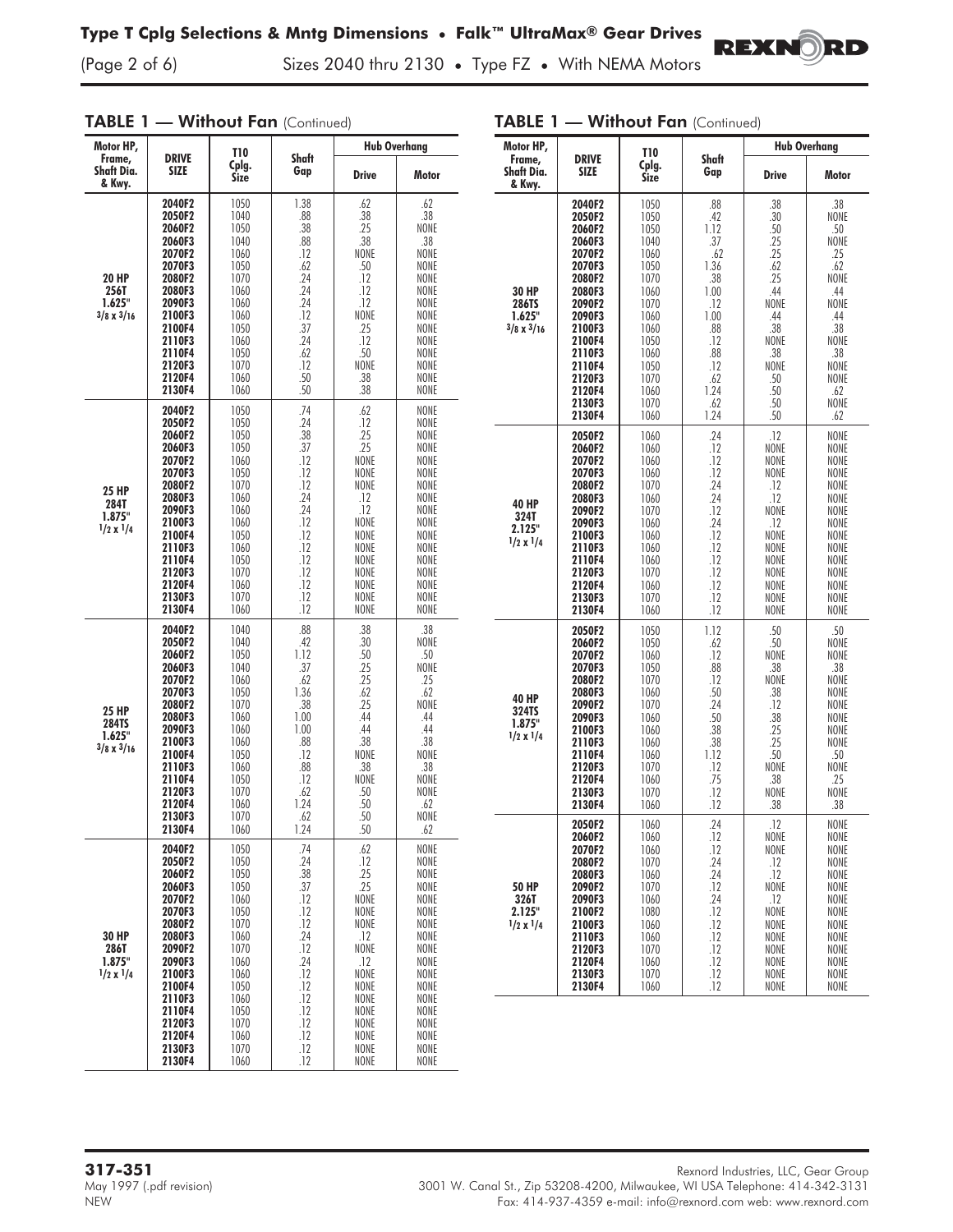

Type FZ **•** Sizes 2040 thru 2130 **•** With NEMA Motors (Page 3 of 6)

| Motor HP,                                           |                                                                                                                                          | <b>T10</b>                                                                                                   |                                                                                                 | <b>Hub Overhang</b>                                                                                                       |                                                                                                                                                                          |  |
|-----------------------------------------------------|------------------------------------------------------------------------------------------------------------------------------------------|--------------------------------------------------------------------------------------------------------------|-------------------------------------------------------------------------------------------------|---------------------------------------------------------------------------------------------------------------------------|--------------------------------------------------------------------------------------------------------------------------------------------------------------------------|--|
| Frame,<br><b>Shaft Dia.</b><br>& Kwy.               | <b>DRIVE</b><br>Cplg.<br><b>SIZE</b><br>Size                                                                                             |                                                                                                              | Shaft<br>Gap                                                                                    | <b>Drive</b>                                                                                                              | <b>Motor</b>                                                                                                                                                             |  |
| 50 HP<br>326TS<br>1.875"<br>$1/2 \times 1/4$        | 2050F2<br>2060F2<br>2070F2<br>2080F2<br>2080F3<br>2090F2<br>2090F3<br>2100F2<br>2100F3<br>2110F3<br>2120F3<br>2120F4<br>2130F3<br>2130F4 | 1060<br>1060<br>1060<br>1070<br>1060<br>1070<br>1060<br>1080<br>1060<br>1060<br>1070<br>1060<br>1070<br>1060 | 1.12<br>.62<br>.12<br>.12<br>.50<br>.24<br>.50<br>.24<br>.38<br>.38<br>.12<br>.75<br>.12<br>.12 | .50<br>.50<br>NONE<br><b>NONE</b><br>.38<br>.12<br>.38<br>.12<br>.25<br>.25<br>NONE<br>.38<br>NONE<br>.38                 | .50<br><b>NONE</b><br><b>NONE</b><br><b>NONE</b><br>NONE<br><b>NONE</b><br>NONE<br><b>NONE</b><br>NONE<br><b>NONE</b><br><b>NONE</b><br>.25<br><b>NONE</b><br>.38        |  |
| <b>60 HP</b><br>364T<br>2.375"<br>$5/8 \times 5/16$ | 2060F2<br>2070F2<br>2080F2<br>2080F3<br>2090F2<br>2090F3<br>2100F2<br>2100F3<br>2110F3<br>2120F3<br>2120F4<br>2130F3<br>2130F4           | 1070<br>1070<br>1070<br>1070<br>1070<br>1070<br>1080<br>1070<br>1070<br>1070<br>1070<br>1070<br>1070         | .12<br>.12<br>.12<br>.12<br>.12<br>.12<br>.12<br>.12<br>.12<br>.12<br>.12<br>.12<br>.12         | NONE<br>NONE<br>NONE<br>NONE<br>NONE<br>NONE<br><b>NONE</b><br>NONE<br>NONE<br>NONE<br><b>NONE</b><br>NONE<br><b>NONE</b> | <b>NONE</b><br><b>NONE</b><br><b>NONE</b><br><b>NONE</b><br>NONE<br>NONE<br><b>NONE</b><br>NONE<br><b>NONE</b><br>NONE<br><b>NONE</b><br><b>NONE</b><br><b>NONE</b>      |  |
| <b>60 HP</b><br>364TS<br>1.875"<br>$1/2 \times 1/4$ | 2060F2<br>2070F2<br>2080F2<br>2080F3<br>2090F2<br>2090F3<br>2100F2<br>2100F3<br>2110F3<br>2120F3<br>2120F4<br>2130F3<br>2130F4           | 1060<br>1060<br>1070<br>1060<br>1070<br>1060<br>1080<br>1060<br>1060<br>1070<br>1060<br>1070<br>1060         | .62<br>.12<br>.12<br>.62<br>.24<br>.62<br>.24<br>.38<br>.38<br>.12<br>.88<br>.12<br>.88         | .50<br>NONE<br>NONE<br>.50<br>.12<br>.50<br>.12<br>.25<br>.25<br>NONE<br>.38<br>NONE<br>.38                               | <b>NONE</b><br>NONE<br><b>NONE</b><br><b>NONE</b><br><b>NONE</b><br><b>NONE</b><br><b>NONE</b><br><b>NONE</b><br><b>NONE</b><br><b>NONE</b><br>.38<br><b>NONE</b><br>.38 |  |
| <b>75 HP</b><br>365T<br>2.375"<br>$5/8 \times 5/16$ | 2060F2<br>2070F2<br>2080F2<br>2090F2<br>2090F3<br>2100F2<br>2100F3<br>2110F2<br>2110F3<br>2120F3<br>2130F3<br>2130F4                     | 1070<br>1070<br>1070<br>1070<br>1070<br>1080<br>1070<br>1080<br>1070<br>1070<br>1070<br>1070                 | .12<br>.12<br>.12<br>.12<br>.12<br>.12<br>.12<br>.12<br>.12<br>.12<br>.12<br>.12                | NONE<br><b>NONE</b><br><b>NONE</b><br>NONE<br>NONE<br>NONE<br>NONE<br><b>NONE</b><br>NONE<br><b>NONE</b><br>NONE<br>NONE  | NONE<br><b>NONE</b><br><b>NONE</b><br>NONE<br><b>NONE</b><br><b>NONE</b><br><b>NONE</b><br><b>NONE</b><br><b>NONE</b><br><b>NONE</b><br>NONE<br>NONE                     |  |

| <b>TABLE 1 - Without Fan</b> (Continued) |  |
|------------------------------------------|--|
|------------------------------------------|--|

TABLE 1 - Without Fan (Continued)

| Motor HP,                                           |                                                                                                                                                                                                    | T10                                                                                          |                                                                                  | <b>Hub Overhang</b>                                                                                        |                                                                                             |  |
|-----------------------------------------------------|----------------------------------------------------------------------------------------------------------------------------------------------------------------------------------------------------|----------------------------------------------------------------------------------------------|----------------------------------------------------------------------------------|------------------------------------------------------------------------------------------------------------|---------------------------------------------------------------------------------------------|--|
| Frame,<br>Shaft Dia.<br>& Kwy.                      | <b>DRIVE</b><br><b>SIZE</b>                                                                                                                                                                        | Cplg.<br>Size                                                                                | Shaft<br>Gap                                                                     | <b>Drive</b>                                                                                               | Motor                                                                                       |  |
| <b>75 HP</b><br>365TS<br>1.875"<br>$1/2 \times 1/4$ | 2060F2<br>2070F2<br>2080F2<br>2090F2<br>2090F3<br>2100F2<br>2100F3<br>2110F2<br>2110F3<br>2120F3<br>2130F3<br>2130F4                                                                               | 1060<br>1070<br>1070<br>1070<br>1060<br>1080<br>1060<br>1080<br>1060<br>1070<br>1070<br>1060 | .62<br>.12<br>.12<br>.24<br>.62<br>.24<br>.38<br>.12<br>.38<br>.12<br>.12<br>.88 | .50<br>NONE<br>NONE<br>.12<br>.50<br>.12<br>.25<br><b>NONE</b><br>.25<br><b>NONE</b><br><b>NONE</b><br>.38 | NONE<br>NONE<br>NONE<br>NONE<br>NONE<br>NONE<br>NONE<br>NONE<br>NONE<br>NONE<br>NONE<br>.38 |  |
| <b>100 HP</b><br>404T<br>2.875"<br>$3/4 \times 3/8$ | 2070F2<br>2080F2<br>2090F2<br>2100F2<br>2100F3<br>2110F2<br>2110F3<br>2120F2<br>2120F3<br>2130F3                                                                                                   | 1080<br>1080<br>1080<br>1080<br>1080<br>1080<br>1080<br>1090<br>1080<br>1080                 | .12<br>.12<br>.12<br>.12<br>.12<br>.12<br>.12<br>.12<br>.12<br>.12               | <b>NONE</b><br>NONE<br>NONE<br>NONE<br>NONE<br>NONE<br>NONE<br>NONE<br>NONE<br>NONE                        | NONE<br>NONE<br>NONE<br>NONE<br>NONE<br>NONE<br>NONE<br>NONE<br>NONE<br>NONE                |  |
| 100 HP<br>404TS<br>2.125"<br>$1/2 \times 1/4$       | 2070F2<br>2080F2<br>2090F2<br>2100F2<br>2100F3<br>2110F2<br>2110F3<br>2120F2<br>2120F3<br>2130F3                                                                                                   | 1070<br>1070<br>1070<br>1080<br>1060<br>1080<br>1070<br>1090<br>1070<br>1070                 | .74<br>.62<br>.38<br>.12<br>.88<br>.12<br>1.12<br>.12<br>.88<br>.88              | .62<br>.50<br>.25<br>NONE<br>.38<br>NONE<br>.88<br>NONE<br>.75<br>.75                                      | NONE<br>NONE<br>NONE<br>NONE<br>.38<br>NONE<br>.12<br>NONE<br>NONE<br>NONE                  |  |
| 125 HP<br>405T<br>2.875"<br>$3/4 \times 3/8$        | 2070F2<br>2080F2<br>2090F2<br>2100F2<br>2100F3<br>2110F2<br>2110F3<br>2120F2<br>2120F3<br>2130F2<br>2130F3                                                                                         | 1080<br>1080<br>1080<br>1080<br>1080<br>1080<br>1080<br>1090<br>1080<br>1090<br>1080         | .12<br>.12<br>.12<br>.12<br>.12<br>.12<br>.12<br>.12<br>.12<br>.38<br>.12        | NONE<br>NONE<br>NONE<br>NONE<br>NONE<br>NONE<br>NONE<br>NONE<br>NONE<br>.25<br><b>NONE</b>                 | NONE<br>NONE<br>NONE<br>NONE<br>NONE<br>NONE<br>NONE<br>NONE<br>NONE<br>NONE<br>NONE        |  |
| 125 HP<br>405TS<br>2.125"<br>$1/2 \times 1/4$       | 2070F2<br>1080<br>2080F2<br>1080<br>2090F2<br>1080<br>1080<br>2100F2<br>2100F3<br>1060<br>2110F2<br>1080<br>2110F3<br>1080<br>2120F2<br>1090<br>2120F3<br>1080<br>2130F2<br>1090<br>2130F3<br>1080 |                                                                                              | .74<br>.62<br>.37<br>.12<br>.88<br>.12<br>1.12<br>.12<br>.88<br>.12<br>.88       | .62<br>.50.25<br>NONE<br>.38<br>NONE<br>1.00<br>NONE<br>.75<br>NONE<br>.75                                 | NONE<br>NONE<br>NONE<br>NONE<br>.38<br>NONE<br><b>NONE</b><br>NONE<br>NONE<br>NONE<br>NONE  |  |
| 150 HP<br>444T<br>3.375"<br>7/8 x 7/16              | 2080F2<br>2090F2<br>2100F2<br>2110F2<br>2110F3<br>2120F2<br>2120F3<br>2130F2<br>2130F3                                                                                                             | 1090<br>1090<br>1090<br>1090<br>1090<br>1090<br>1090<br>1090<br>1090                         | .12<br>.12<br>.12<br>.12<br>.50<br>.12<br>.12<br>.12<br>.12                      | NONE<br>NONE<br><b>NONE</b><br>NONE<br>.38<br><b>NONE</b><br>NONE<br><b>NONE</b><br><b>NONE</b>            | NONE<br><b>NONE</b><br>NONE<br>NONE<br>NONE<br>NONE<br>NONE<br>NONE<br>NONE                 |  |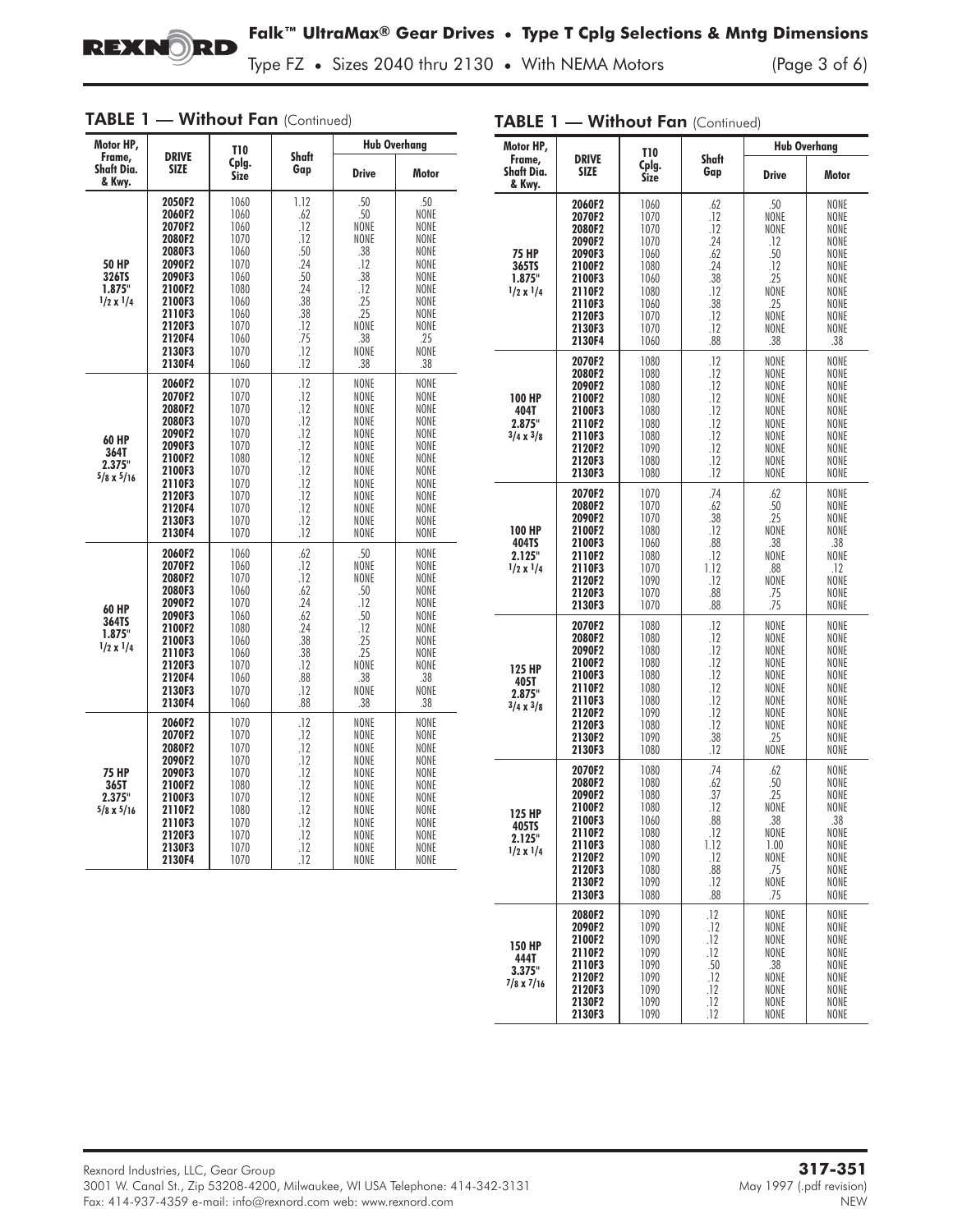(Page 4 of 6) Sizes 2040 thru 2130 **•** Type FZ **•** With NEMA Motors

| Motor HP,                                             |                                                                                        | <b>T10</b>                                                           |                                                             | <b>Hub Overhang</b>                                                                                                         |                                                                                                                              |  |
|-------------------------------------------------------|----------------------------------------------------------------------------------------|----------------------------------------------------------------------|-------------------------------------------------------------|-----------------------------------------------------------------------------------------------------------------------------|------------------------------------------------------------------------------------------------------------------------------|--|
| Frame,<br>Shaft Dia.<br>& Kwy.                        | <b>DRIVE</b><br><b>SIZE</b>                                                            | Cplg.<br>Size                                                        | Shaft<br>Gap                                                | <b>Drive</b>                                                                                                                | <b>Motor</b>                                                                                                                 |  |
| <b>150 HP</b><br>444TS<br>2.375"<br>$5/8 \times 5/16$ | 2080F2<br>2090F2<br>2100F2<br>2110F2<br>2110F3<br>2120F2<br>2120F3<br>2130F2<br>2130F3 | 1080<br>1080<br>1080<br>1080<br>1070<br>1090<br>1080<br>1090<br>1080 | .12<br>.37<br>.12<br>.12<br>.62<br>.12<br>.38<br>.12<br>.38 | NONE<br>.25<br><b>NONE</b><br><b>NONE</b><br>.50<br><b>NONE</b><br>.25<br>NONE<br>25                                        | NONE<br><b>NONE</b><br><b>NONE</b><br><b>NONE</b><br><b>NONE</b><br><b>NONE</b><br><b>NONE</b><br><b>NONE</b><br><b>NONE</b> |  |
| 200 HP<br>445T<br>3.375"<br>$7/8 \times 7/16$         | 2080F2<br>2090F2<br>2100F2<br>2110F2<br>2110F3<br>2120F2<br>2120F3<br>2130F2<br>2130F3 | 1090<br>1090<br>1090<br>1090<br>1090<br>1090<br>1090<br>1090<br>1090 | .12<br>.12<br>.12<br>.12<br>.50<br>.12<br>.12<br>.12<br>.12 | <b>NONE</b><br><b>NONE</b><br><b>NONE</b><br><b>NONE</b><br>.38<br><b>NONE</b><br><b>NONE</b><br><b>NONE</b><br><b>NONE</b> | <b>NONE</b><br><b>NONE</b><br><b>NONE</b><br><b>NONE</b><br><b>NONE</b><br><b>NONE</b><br><b>NONE</b><br>NONE<br><b>NONE</b> |  |
| 200 HP<br>445TS<br>2.375"<br>$5/8 \times 5/16$        | 2080F2<br>2090F2<br>2100F2<br>2110F2<br>2110F3<br>2120F2<br>2120F3<br>2130F2<br>2130F3 | 1080<br>1080<br>1080<br>1080<br>1070<br>1090<br>1080<br>1090<br>1080 | .12<br>.37<br>.12<br>.12<br>.62<br>.12<br>.37<br>.12<br>.38 | NONE<br>.25<br><b>NONE</b><br><b>NONE</b><br>.50<br><b>NONE</b><br>.25<br><b>NONE</b><br>.25                                | NONE<br><b>NONE</b><br><b>NONE</b><br><b>NONE</b><br><b>NONE</b><br><b>NONE</b><br><b>NONE</b><br><b>NONE</b><br><b>NONE</b> |  |

#### TABLE 1 - Without Fan (Continued)

### TABLE 2 — With Fan

| Motor HP,                                            |                                                | T10                                  |                                      | <b>Hub Overhang</b>                 |                                                                  |  |
|------------------------------------------------------|------------------------------------------------|--------------------------------------|--------------------------------------|-------------------------------------|------------------------------------------------------------------|--|
| Frame,<br>Shaft Dia.<br>& Kwy.                       | <b>DRIVE</b><br><b>SIZE</b>                    | Cplg.<br><b>Size</b>                 | Shaft<br>Gap                         | <b>Drive</b>                        | Motor                                                            |  |
| 60 HP<br>364T<br>2.375"<br>$5/8 \times 5/16$         | 2060F2<br>2070F2                               | 1070<br>1070                         | 1.31<br>.82                          | 1.19<br>.70                         | <b>NONE</b><br>NONE                                              |  |
| 60 HP<br>364TS<br>1.875"<br>$1/2 \times 1/4$         | 2060F2<br>2070F2                               | 1070<br>1070                         | 2.50<br>2.12                         | 1.19<br>.88                         | 1.19<br>1.12                                                     |  |
| <b>75 HP</b><br>365T<br>2.375"<br>$5/8 \times 5/16$  | 2060F2<br>2070F2<br>2080F2<br>2090F2 t         | 1070<br>1070<br>1070<br>1080         | 1.31<br>.82<br>.68<br>1.00           | 1.19<br>.70<br>.56<br>.88           | <b>NONE</b><br>NONE<br><b>NONE</b><br><b>NONE</b>                |  |
| <b>75 HP</b><br>365TS<br>1.875"<br>$1/2 \times 1/4$  | 2060F2<br>2070F2<br>2080F2<br>2090F2 +         | 1070<br>1070<br>1070<br>1080         | 2.50<br>2.12<br>1.62<br>2.74         | 1.19<br>.88<br>.50<br>1.00          | 1.19<br>1.12<br>1.00<br>1.62                                     |  |
| <b>100 HP</b><br>404T<br>2.875"<br>$3/4 \times 3/8$  | 2070F2<br>2080F2<br>2090F2<br>2100F2<br>2100F3 | 1080<br>1080<br>1080<br>1080<br>1080 | 1.50<br>1.37<br>1.24<br>.93<br>1.74  | 1.38<br>1.25<br>1.12<br>.81<br>1.62 | <b>NONE</b><br><b>NONE</b><br><b>NONE</b><br><b>NONE</b><br>NONE |  |
| <b>100 HP</b><br>404TS<br>2.125"<br>$1/2 \times 1/4$ | 2070F2<br>2080F2<br>2090F2<br>2100F2<br>2100F3 | 1080<br>1080<br>1080<br>1080<br>1070 | 2.75<br>2.75<br>2.74<br>2.25<br>1.86 | 1.25<br>1.25<br>1.12<br>.88<br>1.12 | 1.38<br>1.38<br>1.50<br>1.25<br>.62                              |  |

2100F3 † Requires 400T/TS frame blank bracket with 1.00" shim blocks.

| Motor HP,                                                             |                                                                                        | <b>T10</b>                                                           |                                                                     | <b>Hub Overhang</b>                                                 |                                                                             |  |
|-----------------------------------------------------------------------|----------------------------------------------------------------------------------------|----------------------------------------------------------------------|---------------------------------------------------------------------|---------------------------------------------------------------------|-----------------------------------------------------------------------------|--|
| Frame,<br>Shaft Dia.<br>& Kwy.                                        | <b>DRIVE</b><br><b>SIZE</b>                                                            | Cplg.<br><b>Size</b>                                                 | Shaft<br>Gap                                                        | <b>Drive</b>                                                        | Motor                                                                       |  |
| <b>125 HP</b><br>405t<br>2.875''<br>$\frac{3}{4}$ x $\frac{3}{8}$     | 2070F2<br>2080F2<br>2090F2<br>2100F2<br>2100F3                                         | 1080<br>1080<br>1080<br>1080<br>1080                                 | 1.50<br>1.38<br>1.25<br>.94<br>1.74                                 | 1.38<br>1.25<br>1.12<br>.81<br>1.62                                 | NONE<br>NONE<br>NONE<br>NONE<br>NONE                                        |  |
| <b>125 HP</b><br>405TS<br>2.125''<br>$\frac{1}{2} \times \frac{1}{4}$ | 2070F2<br>2080F2<br>2090F2<br>2100F2<br>2100F3                                         | 1080<br>1080<br>1080<br>1080<br>1070                                 | 2.75<br>2.75<br>2.75<br>2.25<br>1.86                                | 1.25<br>1.25<br>1.12<br>.88<br>1.12                                 | 1.38<br>1.38<br>1.50<br>1.25<br>.62                                         |  |
| <b>150 HP</b><br>444T<br>2.375''<br>$7/8 \times 7/16$                 | 2080F2<br>2090F2<br>2100F2<br>2110F3<br>2120F3<br>2130F3                               | 1090<br>1090<br>1090<br>1090<br>1090<br>1090                         | 2.12<br>1.62<br>1.62<br>1.87<br>2.00<br>2.00                        | 2.00<br>1.50<br>1.50<br>1.75<br>1.88<br>1.88                        | NONE<br>NONE<br>NONE<br>NONE<br>NONE<br><b>NONE</b>                         |  |
| <b>150 HP</b><br>444TS<br>2.375"<br>$5/8 \times 5/16$                 | 2080F2<br>2090F2<br>2100F2<br>2110F3<br>2120F3<br>2130F3                               | 1080<br>1080<br>1080<br>1080<br>1080<br>1080                         | 2.37<br>2.50<br>2.50<br>2.38<br>2.37<br>2.37                        | 1.50<br>1.12<br>1.00<br>1.38<br>1.50<br>1.50                        | .75<br>1.25<br>1.38<br>.88<br>.75<br>.75                                    |  |
| <b>200 HP</b><br>445T<br>3.375"<br>$7/8 \times 7/16$                  | 2080F2<br>2090F2<br>2100F2<br>2110F2<br>2110F3<br>2120F2<br>2120F3<br>2130F2<br>2130F3 | 1090<br>1090<br>1090<br>1090<br>1090<br>1090<br>1090<br>1090<br>1090 | 2.12<br>1.62<br>1.62<br>1.50<br>1.87<br>1.12<br>2.00<br>.62<br>2.00 | 2.00<br>1.50<br>1.50<br>1.38<br>1.75<br>1.00<br>1.88<br>.50<br>1.88 | NONE<br>NONE<br>NONE<br>NONE<br>NONE<br>NONE<br>NONE<br>NONE<br><b>NONE</b> |  |
| 200 HP<br>445TS<br>2.375"<br>$5/8 \times 5/16$                        | 2080F2<br>2090F2<br>2100F2<br>2110F2<br>2110F3<br>2120F2<br>2120F3<br>2130F2<br>2130F3 | 1080<br>1080<br>1080<br>1080<br>1080<br>1090<br>1080<br>1090<br>1080 | 2.37<br>2.49<br>2.50<br>1.50<br>2.38<br>1.12<br>2.37<br>.74<br>2.37 | 1.50<br>1.12<br>1.00<br>1.00<br>1.38<br>1.00<br>1.50<br>.62<br>1.50 | .75<br>1.25<br>1.38<br>.38<br>.88<br>NONE<br>.75<br>NONE<br>.75             |  |

REX

RD

## TABLE 2 - With Fan (Continued)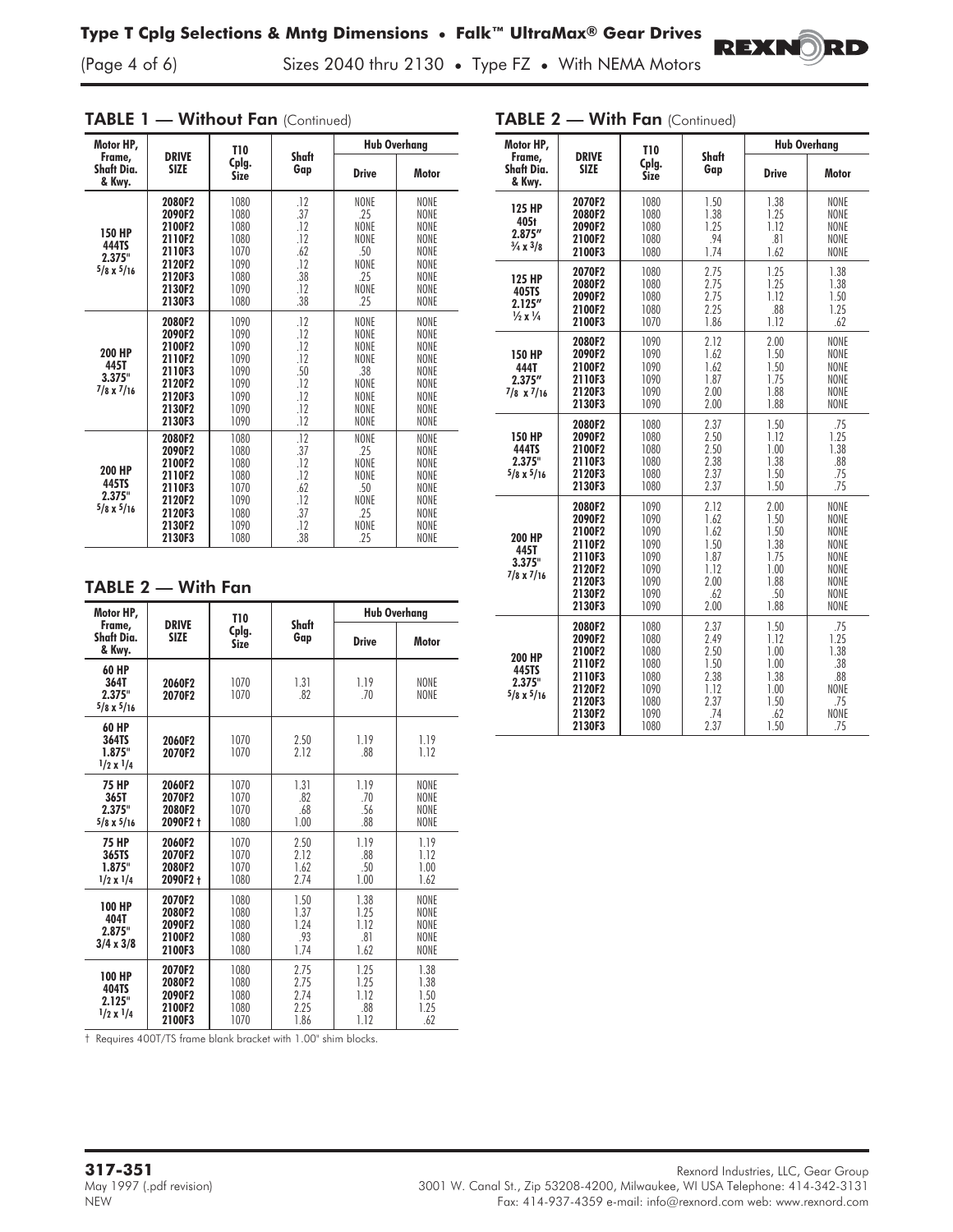

TABLE 3 — With External Backstop &

Type FZ **•** Sizes 2040 thru 2130 **•** With NEMA Motors (Page 5 of 6)

### TABLE 3 — With External Backstop & Without Fan

| Motor HP,                                            |                                                                              |                                                      | <b>T10</b>                                                   |                                                      | <b>Hub Overhang</b>                                        |                                                              |
|------------------------------------------------------|------------------------------------------------------------------------------|------------------------------------------------------|--------------------------------------------------------------|------------------------------------------------------|------------------------------------------------------------|--------------------------------------------------------------|
| Frame,<br>Shaft Dia.<br>& Kwy.                       | <b>DRIVE</b><br>SIZE                                                         | Backstop                                             | Cplg.<br><b>Size</b>                                         | Shaft<br>Gap                                         | <b>Drive</b>                                               | Motor                                                        |
| $11/2$ HP<br>145T<br>.875"<br>$3/16 \times 3/32$     | 2100F4                                                                       | #20                                                  | 1050                                                         | 1.06                                                 | .50                                                        | .44                                                          |
| 2 HP<br>145T<br>.875"<br>$3/16 \times 3/32$          | 2100F4<br>2110F4                                                             | #20<br>#20                                           | 1050<br>1050                                                 | 1.06<br>1.12                                         | .50<br>.50                                                 | .44<br>.50                                                   |
| 3 HP<br>182T<br>1.125"<br>$1/4 \times 1/8$           | 2100F4<br>2110F4<br>2120F4                                                   | #20<br>#20<br>#20                                    | 1050<br>1050<br>1060                                         | .56<br>. 62<br>. 22                                  | .44<br>.50<br>.10                                          | NONE<br>NONE<br>NONE                                         |
| 5 HP<br>184T<br>1.125"<br>$1/4 \times 1/8$           | 2100F4<br>2110F4<br>2120F4<br>2130F4                                         | #20<br>#20<br>#20<br>#20                             | 1050<br>1050<br>1060<br>1060                                 | .56<br>.62<br>.22<br>.22                             | .44<br>.50<br>.10<br>.10                                   | NONE<br>NONE<br>NONE<br>NONE                                 |
| 7 1/2 HP<br>213T<br>1.375"<br>$5/16 \times 5/32$     | 2100F3<br>2100F4<br>2110F4<br>2120F4<br>2130F4                               | #20<br>#20<br>#20<br>#20<br>#20                      | 1060<br>1050<br>1050<br>1060<br>1060                         | .12<br>.12<br>.12<br>.32<br>.32                      | NONE<br>NONE<br>NONE<br>.20<br>.20                         | NONE<br>NONE<br>NONE<br>NONE<br>NONE                         |
| <b>10 HP</b><br>215T<br>1.375"<br>$5/16 \times 5/32$ | 2100F3<br>2100F4<br>2110F4<br>2120F4<br>2130F4                               | #20<br>#20<br>#20<br>#20<br>#20                      | 1060<br>1050<br>1050<br>1060<br>1060                         | .12<br>.12<br>.12<br>.32<br>.32                      | NONE<br>NONE<br>NONE<br>.20<br>.20                         | NONE<br>NONE<br>NONE<br>NONE<br>NONE                         |
| <b>15 HP</b><br>254T<br>1.625"<br>$3/8 \times 3/16$  | 2100F3<br>2100F4<br>2110F3<br>2110F4<br>2120F3<br>2120F4<br>2130F4           | #20<br>#20<br>#20<br>#20<br>#20<br>#20<br>#20        | 1060<br>1050<br>1060<br>1050<br>1060<br>1060<br>1060         | .12<br>.56<br>.12<br>.62<br>.12<br>.25<br>.22        | NONE<br>.44<br>NONE<br>.50<br>NONE<br>.12<br>.10           | NONE<br>NONE<br>NONE<br>NONE<br>NONE<br>NONE<br>NONE         |
| <b>20 HP</b><br>256T<br>1.625"<br>$3/8 \times 3/16$  | 2100F3<br>2100F4<br>2110F3<br>2110F4<br>2120F3<br>2120F4<br>2130F4           | #20<br>#20<br>#20<br>#20<br>#20<br>#20<br>#20        | 1060<br>1050<br>1060<br>1050<br>1060<br>1060<br>1060         | .12<br>.56<br>.12<br>.62<br>.12<br>.25<br>.22        | NONE<br>.44<br>NONE<br>.50<br>NONE<br>.12<br>.10           | NONE<br>NONE<br>NONE<br>NONE<br>NONE<br>NONE<br>NONE         |
| 25 HP<br>284T<br>1.875"<br>$1/2 \times 1/4$          | 2100F3<br>2100F4<br>2110F3<br>2110F4<br>2120F3<br>2120F4<br>2130F3<br>2130F4 | #20<br>#20<br>#20<br>#20<br>#20<br>#20<br>#20<br>#20 | 1060<br>1050<br>1060<br>1050<br>1060<br>1060<br>1060<br>1060 | .12<br>.12<br>.12<br>.12<br>.12<br>.25<br>.12<br>.25 | NONE<br>NONE<br>NONE<br>NONE<br>NONE<br>.12<br>NONE<br>.12 | NONE<br>NONE<br>NONE<br>NONE<br>NONE<br>NONE<br>NONE<br>NONE |
| 25 HP<br>284TS<br>1.625"<br>$3/8 \times 3/16$        | 2100F3<br>2100F4<br>2110F3<br>2110F4<br>2120F3<br>2120F4<br>2130F3<br>2130F4 | #20<br>#20<br>#20<br>#20<br>#20<br>#20<br>#20<br>#20 | 1060<br>1050<br>1060<br>1050<br>1060<br>1060<br>1060<br>1060 | .82<br>.12<br>.82<br>.24<br>.68<br>.94<br>.68<br>.94 | .32<br>NONE<br>.32<br>.12<br>.28<br>.50<br>.28<br>.50      | .38<br>NONE<br>.38<br>NONE<br>.28<br>.32<br>.28<br>.32       |
| <b>30 HP</b><br>286T<br>1.875"<br>$1/2 \times 1/4$   | 2100F3<br>2100F4<br>2110F3<br>2110F4<br>2120F3<br>2120F4<br>2130F3<br>2130F4 | #20<br>#20<br>#20<br>#20<br>#20<br>#20<br>#20<br>#20 | 1060<br>1050<br>1060<br>1050<br>1060<br>1060<br>1060<br>1060 | .12<br>.12<br>.12<br>.12<br>.12<br>.25<br>.12<br>.25 | NONE<br>NONE<br>NONE<br>NONE<br>NONE<br>.12<br>NONE<br>.12 | NONE<br>NONE<br>NONE<br>NONE<br>NONE<br>NONE<br>NONE<br>NONE |

| <b>Without Fan (Continued)</b>                      |                                                                              |                                                      |                                                              |                                                           |                                                              |                                                              |  |
|-----------------------------------------------------|------------------------------------------------------------------------------|------------------------------------------------------|--------------------------------------------------------------|-----------------------------------------------------------|--------------------------------------------------------------|--------------------------------------------------------------|--|
| Motor HP,                                           |                                                                              |                                                      | T10                                                          |                                                           |                                                              | <b>Hub Overhang</b>                                          |  |
| Frame,<br>Shaft Dia.<br>& Kwy.                      | <b>DRIVE</b><br><b>SIZE</b>                                                  | <b>Backstop</b>                                      | Cplg.<br><b>Size</b>                                         | Shaft<br>Gap                                              | <b>Drive</b>                                                 | Motor                                                        |  |
| 30 HP<br>286TS<br>1.625"<br>$3/8 \times 3/16$       | 2100F3<br>2100F4<br>2110F3<br>2110F4<br>2120F3<br>2120F4<br>2130F3<br>2130F4 | #20<br>#20<br>#20<br>#20<br>#20<br>#20<br>#20<br>#20 | 1060<br>1050<br>1060<br>1050<br>1060<br>1060<br>1060<br>1060 | .82<br>.12<br>.82<br>.24<br>.68<br>.94<br>.68<br>.94      | .32<br>NONE<br>.32<br>.12<br>.28<br>.50<br>.28<br>.50        | .38<br>NONE<br>.38<br>NONE<br>.28<br>.32<br>.28<br>.32       |  |
| 40 HP<br>324T<br>2.125"<br>$1/2 \times 1/4$         | 2100F3<br>2110F3<br>2110F4<br>2120F3<br>2120F4<br>2130F3<br>2130F4           | #20<br>#20<br>#20<br>#20<br>#20<br>#20<br>#20        | 1060<br>1060<br>1060<br>1060<br>1060<br>1060<br>1060         | .12<br>.12<br>.12<br>.12<br>.12<br>.12<br>.12             | NONE<br>NONE<br>NONE<br>NONE<br>NONE<br>NONE<br>NONE         | NONE<br>NONE<br>NONE<br>NONE<br>NONE<br>NONE<br>NONE         |  |
| 40 HP<br>324TS<br>1.875"<br>$3/8 \times 3/16$       | 2100F3<br>2110F3<br>2110F4<br>2120F3<br>2120F4<br>2130F3<br>2130F4           | #20<br>#20<br>#20<br>#20<br>#20<br>#20<br>#20        | 1060<br>1060<br>1060<br>1060<br>1060<br>1060<br>1060         | .30<br>.30<br>1.00<br>.25<br>.62<br>.25<br>.62            | .18<br>.18<br>.50<br>.12<br>.50<br>.12<br>.50                | NONE<br>NONE<br>.38<br>NONE<br>NONE<br>NONE<br>NONE          |  |
| <b>50 HP</b><br>326T<br>2.125"<br>$1/2 \times 1/4$  | 2100F2<br>2100F3<br>2110F3<br>2110F4<br>2120F3<br>2120F4<br>2130F3<br>2130F4 | #20<br>#20<br>#20<br>#20<br>#20<br>#20<br>#20<br>#20 | 1070<br>1060<br>1060<br>1060<br>1060<br>1060<br>1060<br>1060 | .12<br>.12<br>.12<br>.12<br>.12<br>.12<br>.12<br>.12      | NONE<br>NONE<br>NONE<br>NONE<br>NONE<br>NONE<br>NONE<br>NONE | NONE<br>NONE<br>NONE<br>NONE<br>NONE<br>NONE<br>NONE<br>NONE |  |
| <b>50 HP</b><br>326TS<br>1.875"<br>$1/2 \times 1/4$ | 2100F2<br>2100F3<br>2110F3<br>2110F4<br>2120F3<br>2120F4<br>2130F3<br>2130F4 | #20<br>#20<br>#20<br>#20<br>#20<br>#20<br>#20<br>#20 | 1070<br>1060<br>1060<br>1060<br>1060<br>1060<br>1060<br>1060 | .12<br>.30<br>.30<br>1.00<br>.25<br>.62<br>.25<br>.62     | NONE<br>.18<br>.18<br>.50<br>.12<br>.50<br>.12<br>.50        | NONE<br>NONE<br>NONE<br>.38<br>NONE<br>NONE<br>NONE<br>NONE  |  |
| 60 HP<br>364T<br>2.375"<br>$5/8 \times 5/16$        | 2100F2<br>2100F3<br>2110F3<br>2120F3<br>2120F4<br>2130F3<br>2130F4           | #20<br>#20<br>#20<br>#20<br>#20<br>#20<br>#20        | 1070<br>1070<br>1070<br>1070<br>1070<br>1070<br>1070         | .12<br>.12<br>.12<br>.12<br>.24<br>.12<br>.24             | NONE<br>NONE<br>NONE<br>NONE<br>.12<br>NONE<br>.12           | NONE<br>NONE<br>NONE<br>NONE<br>NONE<br>NONE<br>NONE         |  |
| 60 HP<br>364TS<br>1.875"<br>$1/2 \times 1/4$        | 2100F2<br>2100F3<br>2110F3<br>2120F3<br>2120F4<br>2130F3<br>2130F4           | #20<br>#20<br>#20<br>#20<br>#20<br>#20<br>#20        | 1070<br>1070<br>1070<br>1070<br>1060<br>1070<br>1060         | 12<br>1.56<br>1.56<br>1.36<br>.62<br>1.36<br>.62          | NONE<br>.56<br>.56<br>.62<br>.50<br>.62<br>.50               | NONE<br>.88<br>.88<br>.62<br>NONE<br>.62<br>NONE             |  |
| <b>75 HP</b><br>365T<br>2.375"<br>$5/8 \times 5/16$ | 2100F2<br>2100F3<br>2110F2<br>2110F3<br>2120F3<br>2130F3<br>2130F4           | $#20$ ■<br>#20<br>#20<br>#20<br>#20<br>#20<br>#20    | 1070<br>1070<br>1080<br>1070<br>1070<br>1070<br>1070         | .12<br>.12<br>.12<br>.12<br>.12<br>.12<br>.24             | NONE<br>NONE<br>NONE<br>NONE<br>NONE<br>NONE<br>.12          | NONE<br>NONE<br>NONE<br>NONE<br>NONE<br>NONE<br>NONE         |  |
| 75 HP<br>365TS<br>1.875"<br>$1/2 \times 1/4$        | 2100F2<br>2100F3<br>2110F2<br>2110F3<br>2120F3<br>2130F3<br>2130F3<br>2130F4 | #20<br>#20<br>#20<br>#20<br>#20<br>#20<br>#20<br>#20 | 1070<br>1070<br>1080<br>1070<br>1070<br>1070<br>1080<br>1060 | .12<br>1.56<br>.25<br>1.56<br>1.36<br>1.36<br>1.36<br>.62 | NONE<br>.56<br>.12<br>.56<br>.62<br>.62<br>.62<br>.50        | NONE<br>.88<br>NONE<br>.88<br>.62<br>.62<br>.62<br>NONE      |  |

See footnote Page 6.